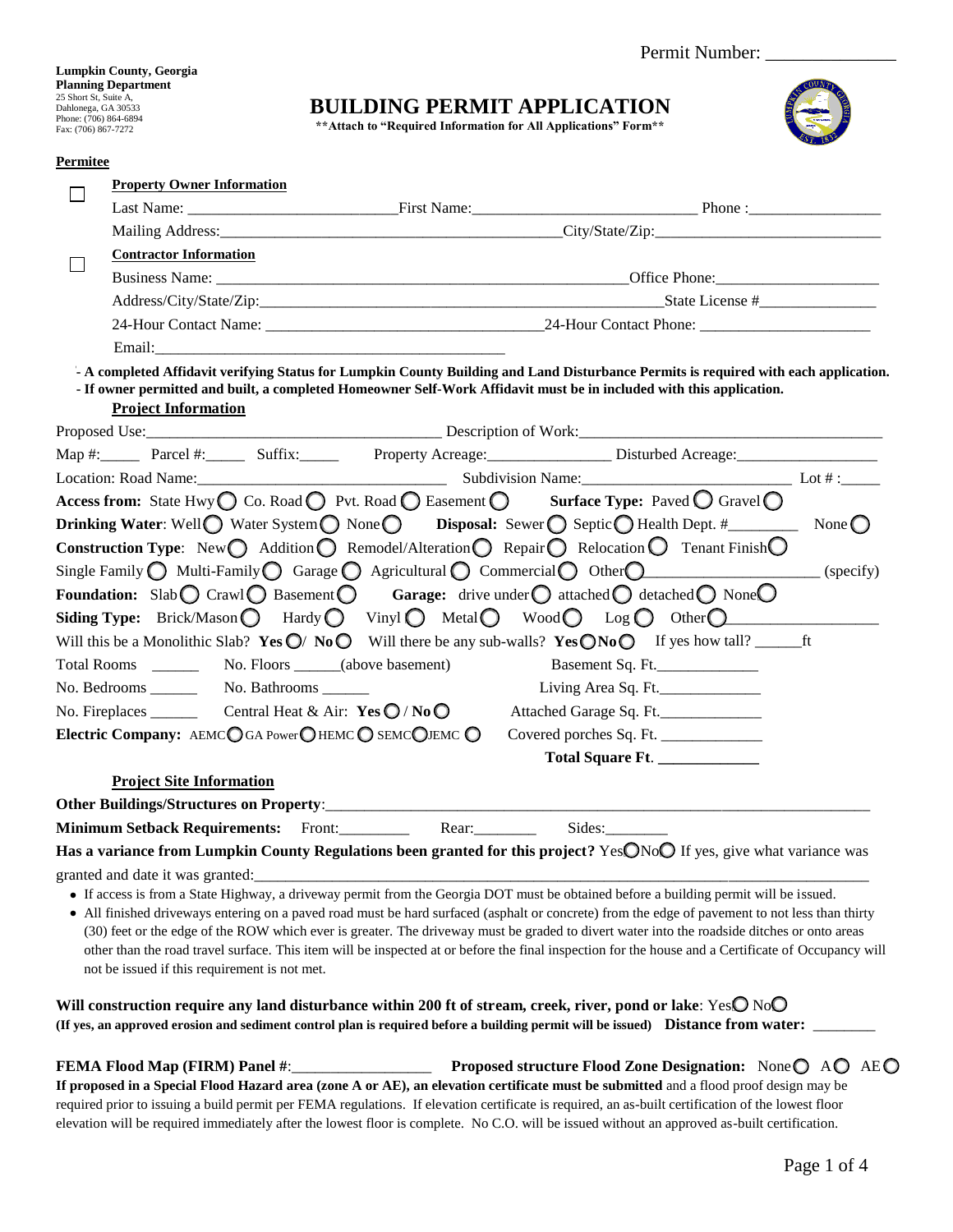#### **Terms of Permit**

I understand I must consult Lumpkin County Planning Dept. regarding driveway requirements. I agree to and accept responsibility for providing soil and erosion control measures on the building site. I understand that Lumpkin County Resolution 2008-32 provides for enforcement of Georgia State Minimum Standard Codes for construction and that inspections are required throughout the construction process. I understand that I cannot proceed with construction until inspections are completed and approved by Lumpkin County Building Inspector. I understand this permit becomes null and void if construction authorized is not commenced within six months, or if construction is suspended or abandoned for a period of six months. I accept responsibility for property lines, easements and setback requirements. I understand that Lumpkin County cannot legally maintain private roads or driveways.

I certify by signature below that the information provided on this application is true and correct to the best of my knowledge and understand that providing false information on a government form is a misdemeanor and may result in revocation of permit with loss of fees paid and possible citation. And that it is my responsibility to notify the Planning Department of any changes to the information provided in this application as soon as possible. I further understand that it is my responsibility as applicant to insure compliance with all construction codes.

The issuance of this permit authorizes improvements of the real property designated herein which improvements may subject such property to mechanics' and materialmen's liens pursuant to Part 3 of Article 8 of Chapter 14 of Title 44 of the Official Code of Georgia Annotated. In order to protect any interest in such property and to avoid encumbrances thereon, the owner or any person with an interest in such property should consider contacting an attorney or purchasing a consumer's guide to the lien laws which may be available at building supply home centers."

I hereby certify that I have read and examined this permit document. I agree to comply with all requirements described above. I know the information provided to be true and correct.

| Print Name of Applicant |  | Jatı |  |
|-------------------------|--|------|--|
|                         |  |      |  |

Signature of Applicant \_\_\_\_\_\_\_\_\_\_\_\_\_\_\_\_\_\_\_\_\_\_\_\_\_\_\_\_\_\_\_\_\_\_\_\_\_\_\_\_\_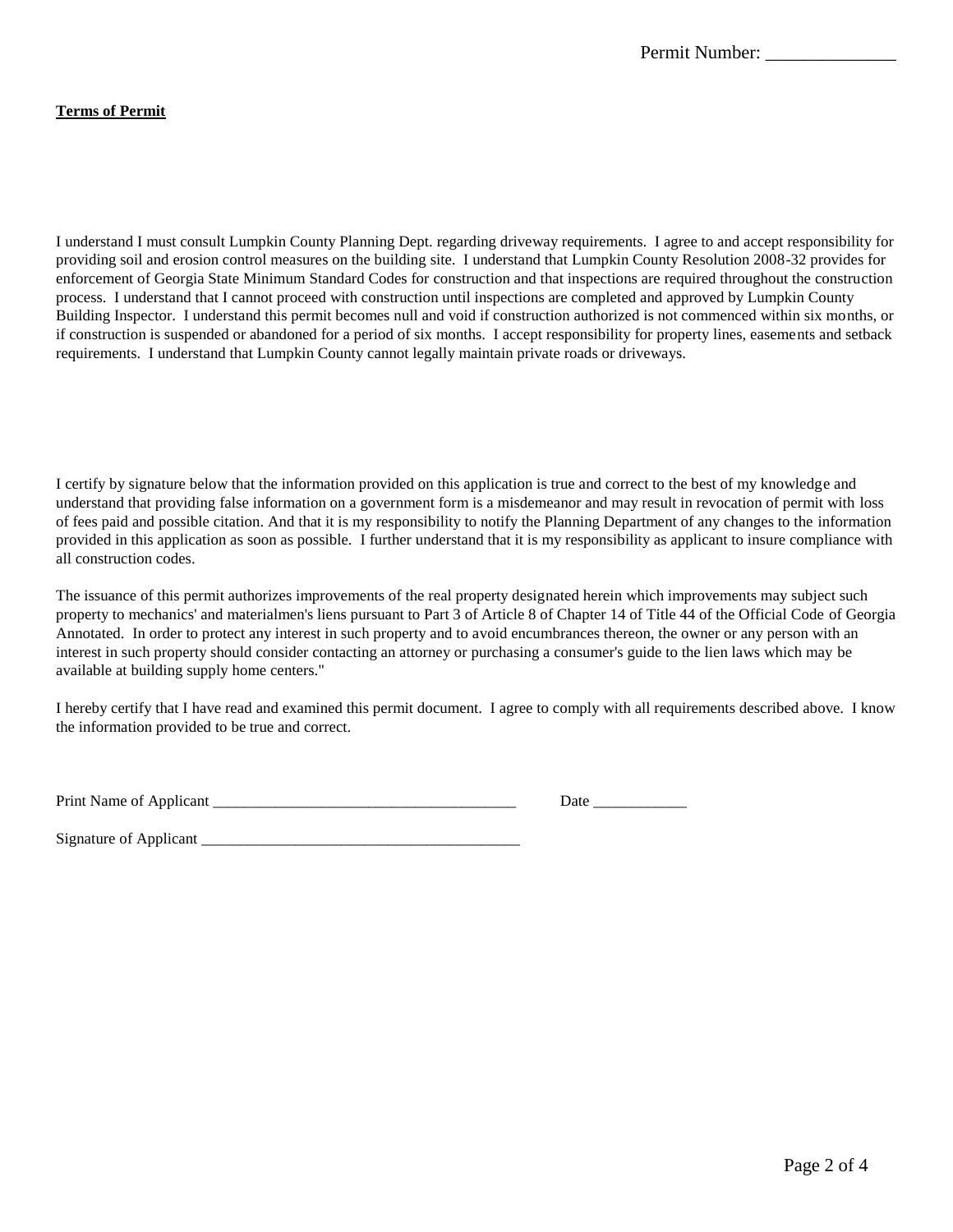Permit Number:

## **Affidavit Verifying Status For Lumpkin County Building and Land Disturbance Permits**

By executing this affidavit under oath, as an applicant for a Lumpkin County, Georgia Building Permit, Land Disturbance Permit or other public benefit as referenced in O.C.G.A.Section 50-36-1, I am stating the following with respect to my application for a Building Permit, Land Disturbance Permit

(Name of natural person applying.)

1. **I am a United States citizen** 

### **OR**

 $for \qquad$ 

2. \_\_\_\_\_\_\_\_\_\_\_\_\_\_\_ I am a legal permanent resident 18 years of age or older or I am otherwise qualified alien or non-immigrant under the Federal Immigration and Nationality Act 18 years of age or older and lawfully present in the United States.

In making the above representation under oath, I understand that any person who knowingly and willfully makes a false, fictitious, or fraudulent statement or representation in an affidavit shall be guilty of a violation of Code Section 16-10-20 of the Official Code of Georgia.

 Signature of Applicant: Date **\_\_\_\_\_\_\_\_\_\_\_\_\_\_\_\_\_\_\_\_ \_\_\_\_\_\_\_**  Printed Name: **\_\_\_\_\_\_\_\_\_\_\_\_\_\_\_\_\_\_\_\_\_\_\_\_\_\_\_\_\_**

SUBSCRIBED AND SWORN BEFORE ME ON THIS THE **\*\_\_\_\_\_\_\_\_\_\_\_\_\_\_\_\_\_\_\_\_\_\_\_\_\_\_\_\_**

\_\_\_\_\_\_\_\_\_\_\_\_\_\_\_\_\_\_\_\_\_\_\_\_\_\_\_\_\_\_\_\_\_\_\_\_\_\_\_\_\_\_\_\_\_

\_\_\_\_\_DAY OF \_\_\_\_\_\_\_\_, 20\_\_\_\_ Alien Registration number for non-citizens

Notary Public My Commission Expires

**\*Note:** O.C.G.A. & 50-36-1 (e)(2) requires that aliens under the federal Immigration and Nationality Act, Title 8 U.S.C., as amended, provide their alien registration number. Because legal permanent residents are included in the federal definition of "alien", legal permanent residents must also provide their alien registration number. Qualified aliens that do not have an alien registration number may supply another identifying number below: